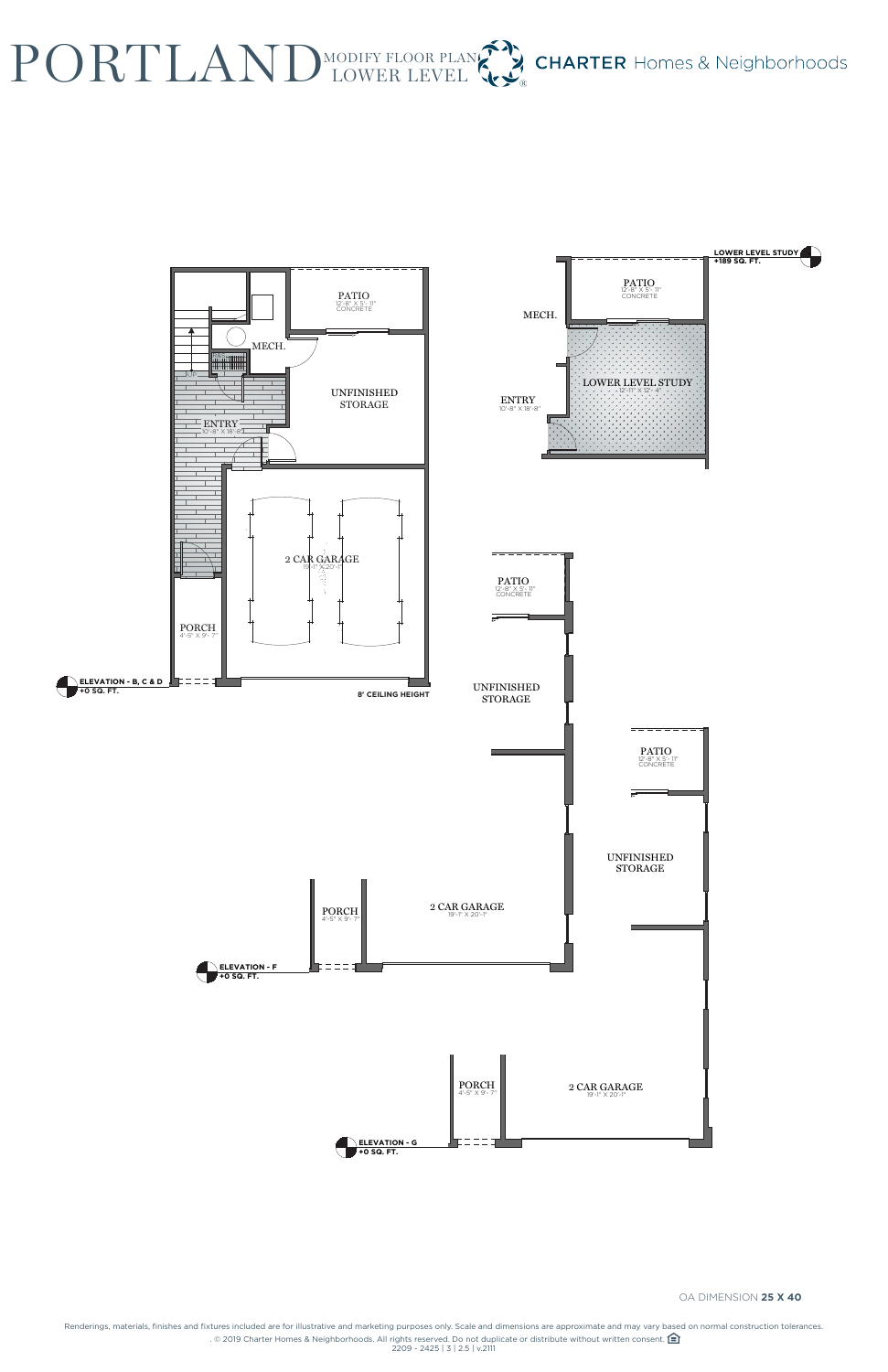Renderings, materials, finishes and fixtures included are for illustrative and marketing purposes only. Scale and dimensions are approximate and may vary based on normal construction tolerances. . © 2019 Charter Homes & Neighborhoods. All rights reserved. Do not duplicate or distribute without written consent.  $\bigoplus$ 2209 - 2425 | 3 | 2.5 | v.2111

## PORTLAND MODIFY FLOOR PL **CHARTER** Homes & Neighborhoods MODIFY FLOOR PLAN**KY**



## OA DIMENSION **25 X 40**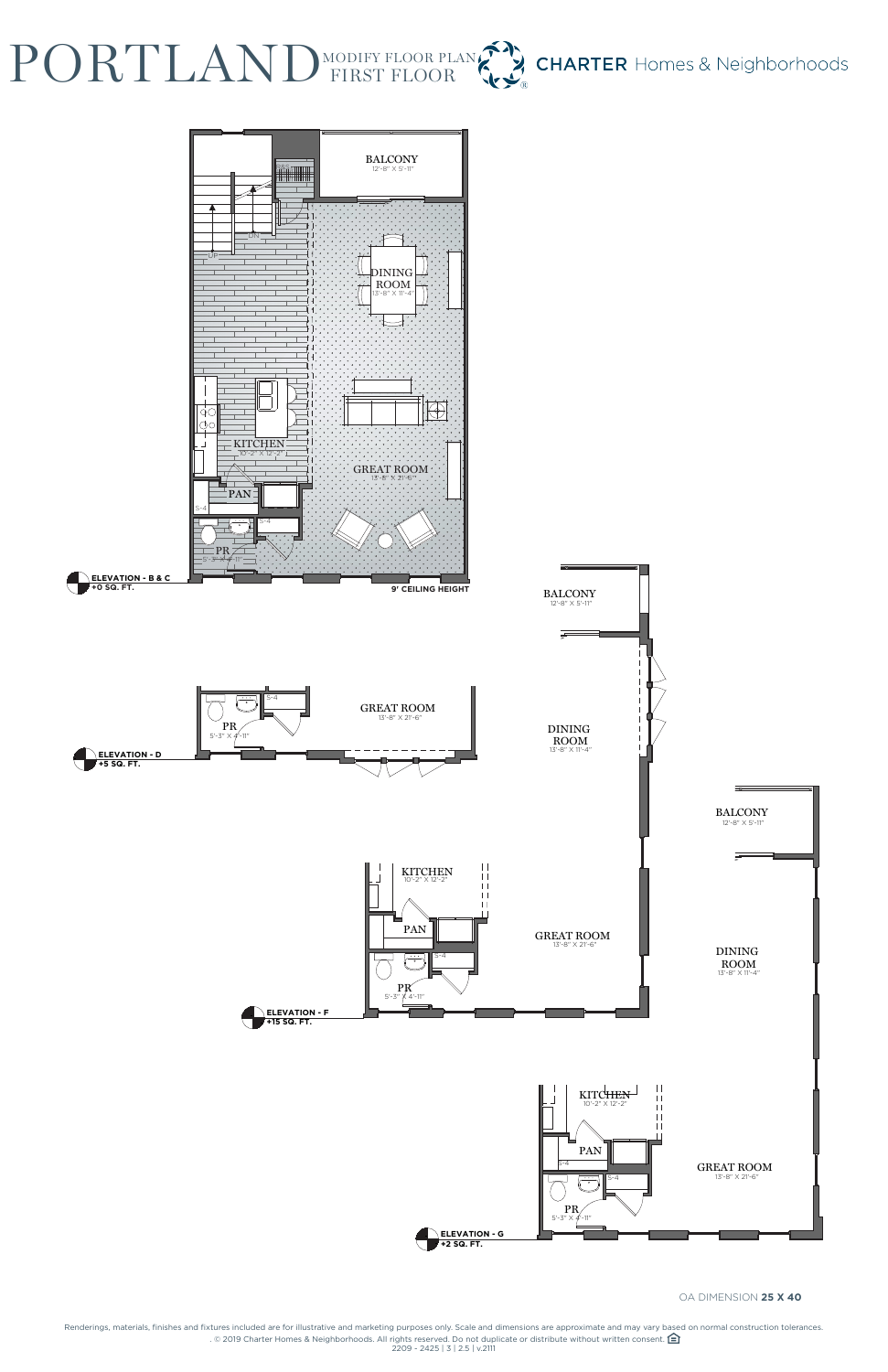Renderings, materials, finishes and fixtures included are for illustrative and marketing purposes only. Scale and dimensions are approximate and may vary based on normal construction tolerances. . © 2019 Charter Homes & Neighborhoods. All rights reserved. Do not duplicate or distribute without written consent. 2209 - 2425 | 3 | 2.5 | v.2111

| I JUNUMA J NII UNEN |  |
|---------------------|--|
| $\P$ +0 SQ, FT,     |  |

## PORTLAND MODIFY FLOOR PLAN CHARTER Homes & Neighborhoods





OA DIMENSION **25 X 40**